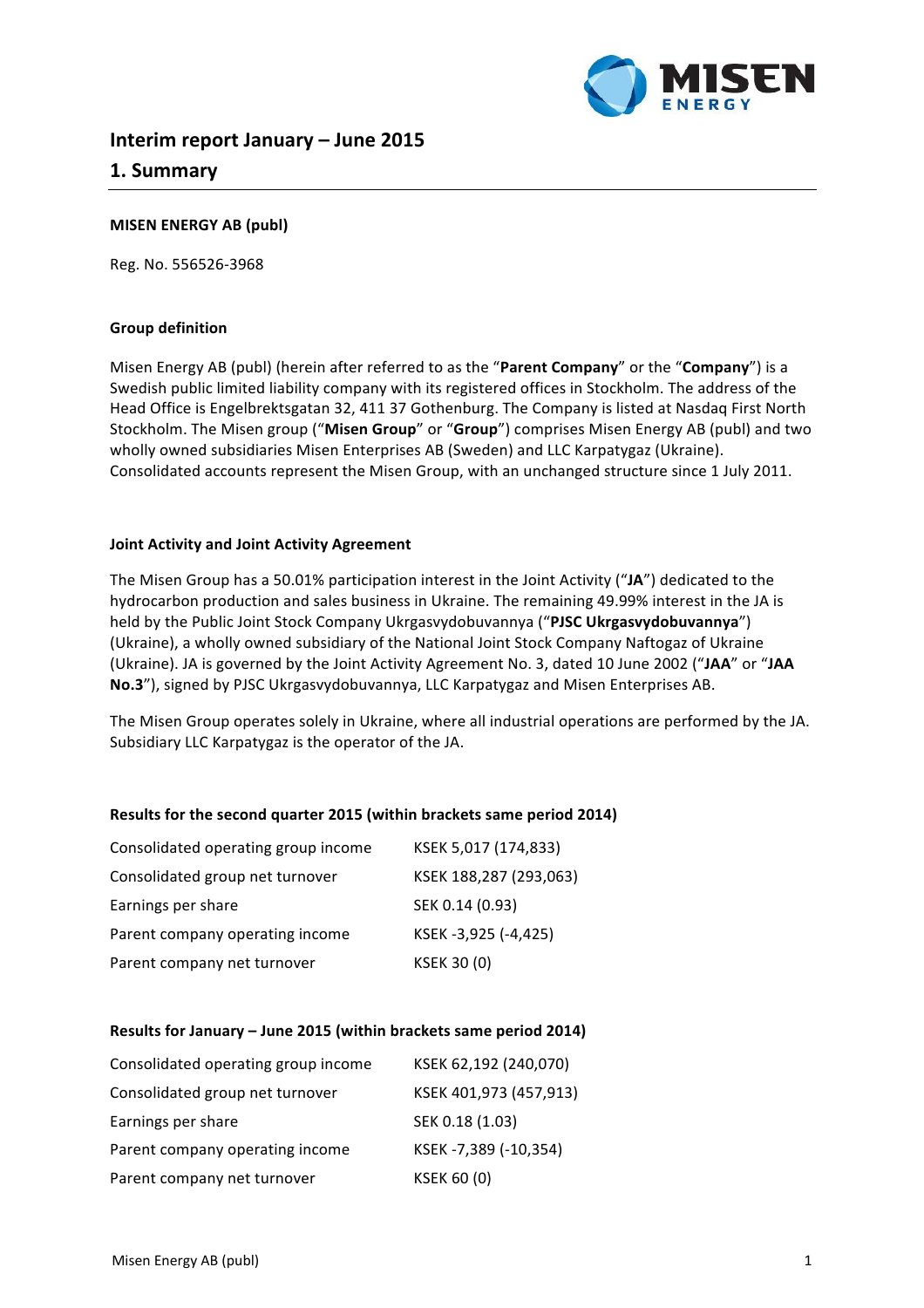## **Gas balance situation**

The Misen Group led JA was operating without issues in regards to the gas balancing process during the Q2 2015. Almost all of the natural gas produced in January through June 2015 has been sold and inventories of unsold produce as of the end of June 2015 constituted 47.6 million cubic meters ("**mmcm**"). 

Management understands that the gas balancing process in Ukraine is based on monthly cycles of revisions and revaluations; hence an uncertainty remains as to the stability and continuity of it. By assessing the fact that the JA had no issues with the gas balance during the last twelve months, including Q2 2015, the management concludes that formally the JA has been included into the gas balance during H1 2015 and there are no signs for this pattern to change for the upcoming period.

## **Financing of the Company's Swedish operations**

Due to the restructuring of the loan facility provided by the Dutch financing fund (Stichting Bewaarder Pluribus Optimum Fund or the "**Fund**") and in order to avoid possible delays in provision of financing to the Company's Swedish operations, the scope of the short term financing arrangement with the company Powerful United Ltd ("PUL") has been expanded and agreement has been extended till 30 June 2016. The extended loan with PUL is considered as an interim solution until the Fund resumes financing under the amended agreements. There was no financing received from the Fund during Q2 2015.

Under the extended loan with PUL, in April 2015 the subsidiary Misen Enterprises AB received a tranche of KEUR 100 (KSEK 934) that was directed towards financing of the Company's Swedish operations.

In May 2015, the Company entered into a loan agreement with one of the shareholders, TCT Holding AB. The loan is subordinated to the loan from the Fund and carries no security/pledge from the Company. 

Under the loan agreement with TCT Holding AB, the Company received the amount of KEUR 200 (KSEK 1,839) in May 2015 and an additional amount of KUSD 114 (KSEK 946) in June 2015.

## **Subsoil use charge increase**

For the period of Q2 2015, the subsoil use charge for the JAs was further increased from 60% to 65%. This was done in accordance with the laws adopted by Ukraine during 2014.

The subsoil use charge is payable at the time of production and delivery of gas into the gas transportation system. This puts additional financing constrains on the producing companies. The Misen Group's Q2 2015 result was affected by these changes as the production of April-June 2015 was levied at the increased rate. Provided the increase of the subsoil use charge is not reverted,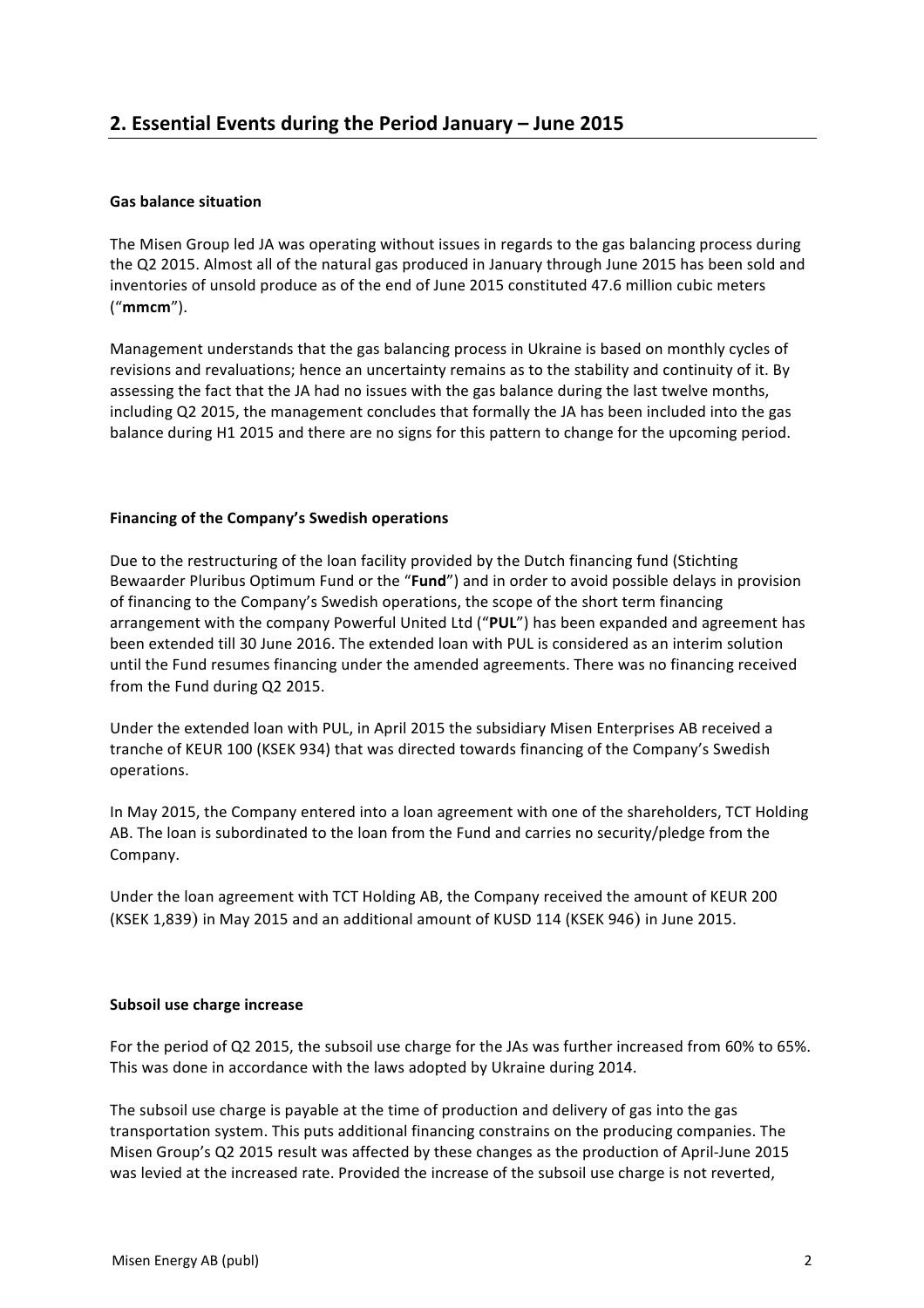there will be a negative impact on the Company's 2015 year results and will have a negative effect on the implementation of the JA investment program.

## **Joint Activity Agreement**

In May 2015, Amendment No.7 to the JAA was duly registered in accordance with the applicable Ukrainian legislation. Amendment No.7 was signed by the JA participants in late March 2015. The Amendment No.7 alters the scope of the JAA and adjusts and extends implementation of the investment program agreed by the parties of the JA.

The key modifications of the JAA as agreed by the Amendment No.7 are:

- Seven projects have been excluded from the investment program, making the total number of the investment projects under the JAA 15.
- Eleven projects have been reviewed and their investment programs have been adjusted and rescheduled.
- Four projects remain unchanged.
- Due to decreased scope of the JAA, the total amount of the investment program has been reduced to MUSD 571.
- The implementation of the investment program has been extended till 31 December 2018.

Among the principal changes made to the JAA, the following specific items may be noted:

- The total number of well workovers has been reduced to 110 (from previously planned 145);
- The total number of booster compressor stations to be constructed under the JAA has been reduced to 12 (from previously planned 13);
- Misen Enterprises AB's commitment to facilitate additional financing to JA, when required, has been agreed to stay at the original amount of UAH 3 billion (approximately SEK 1.2 billion at the current exchange rate);
- Number of fields included into the operations of Khrestyshchenska BCS was specified, yielding a potential increase to net production volumes attributable to the JA;
- Construction of additional supporting infrastructure has been agreed at Khrestyshchenska BCS to facilitate extraction of propane, butane and gas condensate fractions.

## **Currency fluctuations**

In Q2 2015, Ukrainian currency has remained stable appreciating by 7% in its value in relation to SEK during this period. Main contributors were the provision of USD 17.5 billion loan from the International Monetary Fund and, as a result, growth in international reserves. Still, the net effect on Ukrainian currency versus SEK remains negative during H1 2015. This had a corresponding effect on the Group's operations and net assets and is represented in accounts.

During H1 2015, the rate for UAH towards SEK has decreased from 0.4844 on 31 December 2014 to 0.3876 on 30 June 2015, or by -20.0%. Since the Misen Group's operations and net assets are almost entirely located in Ukraine this has caused a negative effect on the Group's equity, decreasing it by KSEK 140,984.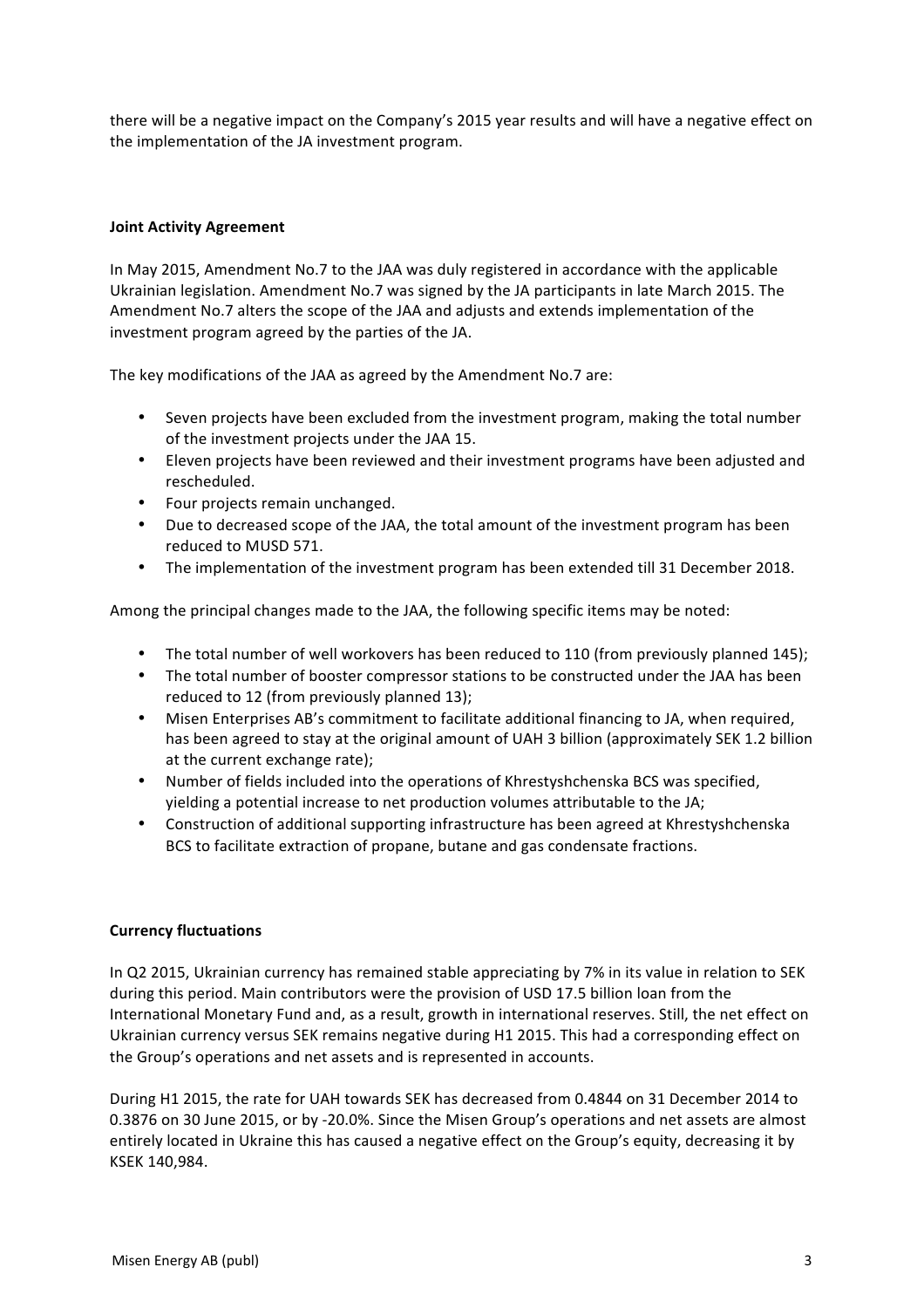#### **Investment program report**

Despite financial constraints imposed by the increased subsoil use taxation, the Company continued construction of booster compressor stations ("BCS") and implementation of investment program into the well workovers during Q2 2015.

During H1 2015, the Company has reached the following major milestones:

- KSEK 88,583 (KSEK 46,315) was invested into the JA development program during H1 2015 (compared to H1 2014)
- 3 BCS were put into a testing phase
- 3 BCS entered the final stages of construction
- 15 wells undergone workover and/or well stimulation works
- 4 wells were put into production, making the total operation number of wells 68
- 1 metering unit was added to operations, making the total number of metering units 12

## **Production report**

Adjusted investment program has led to a stagnant or even decreasing productivity of certain product categories during Q1 2015 (when compared to the previous reporting periods). This was partially offset during Q2 2015 due to the increase in production of natural gas caused by the renewed investment program.

As per the newly signed Amendment No.7 to the JAA, LLC Karpatygaz as the operator of the JA became entitled to sell incremental volumes of liquefied petroleum gas ("LPG") produced at Yuliyivska BCS. This is a new product category that the Company started selling during Q2 2015.

The table below sets forth the **accumulated production** indicators for the specified period:

|                         | January – June 2015 | January – June 2014 |
|-------------------------|---------------------|---------------------|
| Natural Gas (mmcm)      | 339.2               | 346                 |
| Gas Condensate (ktons*) | 16.2                | 15.1                |
| Oil (ktons)             | 5.2                 | 10.7                |
| LPG (ktons)             | 1.5                 | $- -$               |

\* thousand tons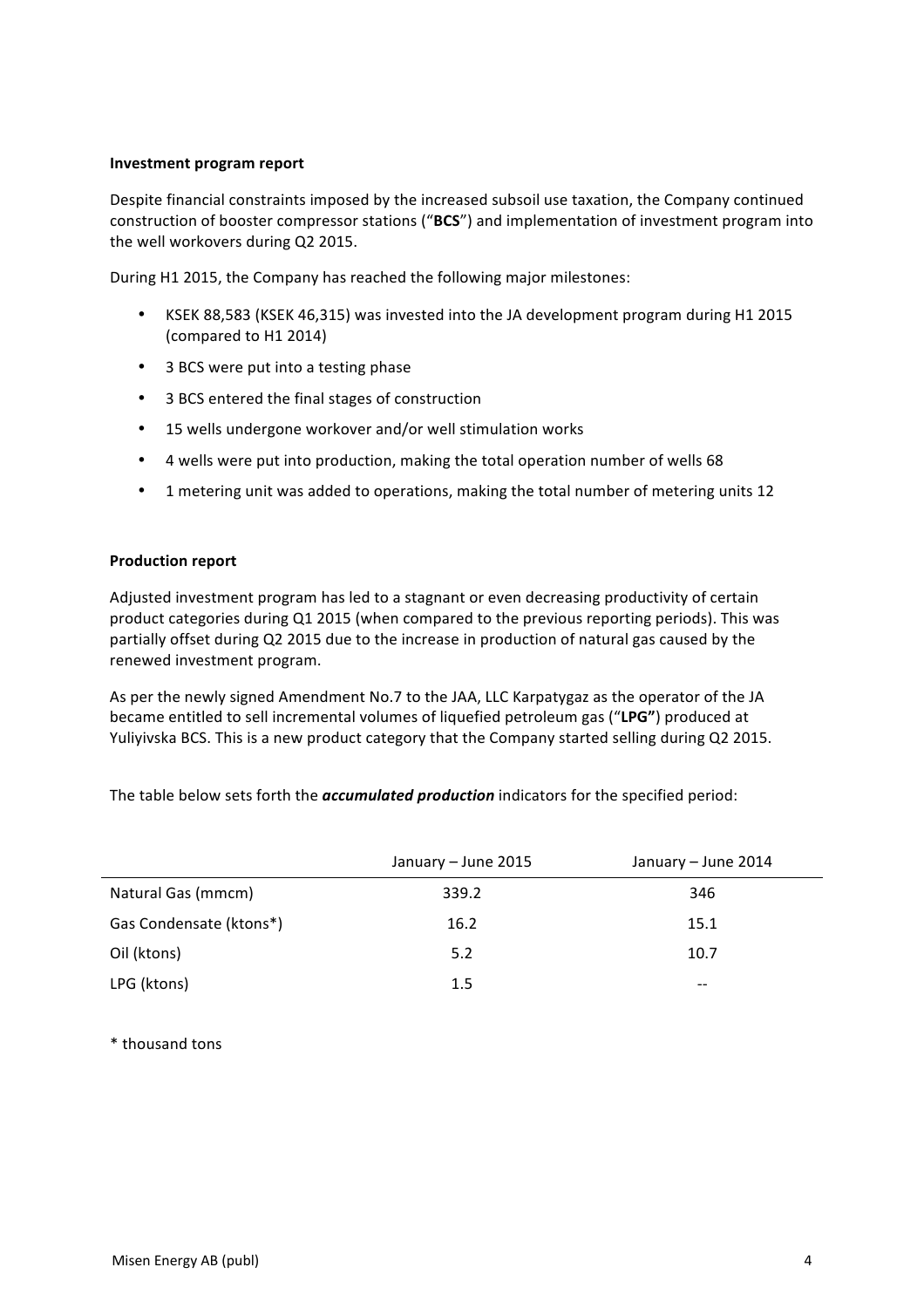## **Essential events after end of the second quarter 2015**

#### *Gas balance*

The Misen Group led JA has continued operating without any issues related to the gas balancing process during June - August 2015.

#### *Financing of the Company's Swedish operations*

The Company continued borrowing from the shareholder TCT Holding AB. In July 2015, the Company borrowed KUSD 154 (KSEK 1,294) and in August 2015, the Company borrowed KUSD 132 (KSEK 1,124) what was directed towards financing of the Company's Swedish operations.

#### *Subsoil use charge increase*

Starting July 2015, the subsoil use charge for the JAs was increased to 70%. This was done in accordance with the laws adopted by Ukraine during 2014.

Please refer to our Annual Report 2014 and previous press releases for more detailed description.

## *Currency fluctuations*

During the period July to mid-August 2015, Ukrainian currency depreciated by 1.4% in relation to SEK from 0.3876 to 0.3820.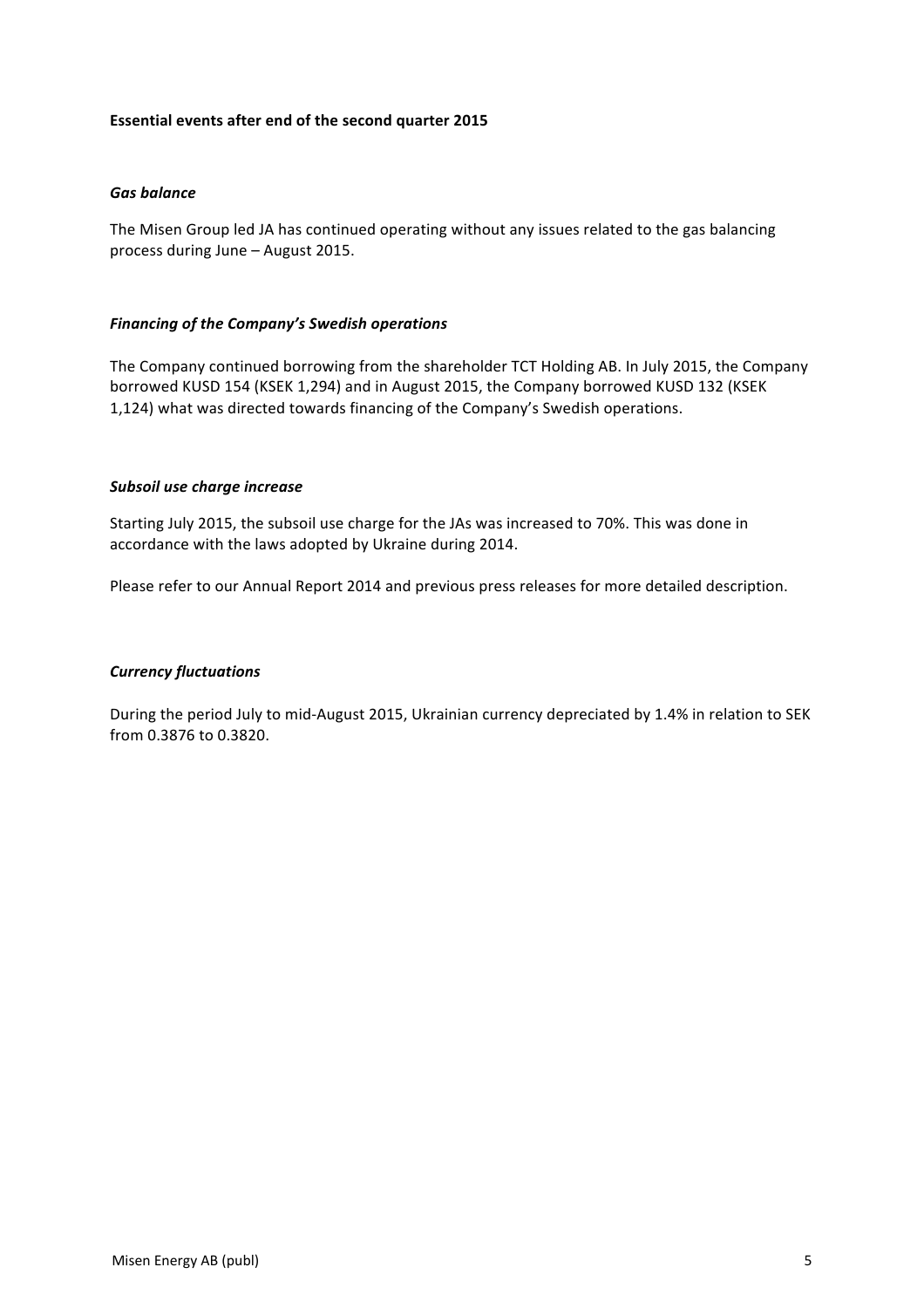# **3. Results – the Misen Group and the Company**

The Misen Group accounted for an operating income of KSEK 5.017 for the second quarter 2015 as compared to KSEK 174,833 for the same period last year. Profit after financial items for the period was KSEK 27,223 as compared to KSEK 167,823 for the same period last year. The lower result in the quarter is due to lower sales prices and higher subsoil charges.

For H1 2015, operating income of the Misen Group was KSEK 62,192 (KSEK 240,070) and the Group result after the financial items for H1 2015 was KSEK 33,843 to be compared to KSEK 190,525 for the same period 2014.

The weak financial development observed during the first quarter has continued during the second quarter mainly due to the lower sales prices and increased subsoil charges.

During January – June 2015, the JA gas production totaled 339.2 mmcm (346 mmcm during the same period 2014), generating a turnover of KSEK 803,742 (KSEK 586,008) of which 50.01 % is attributable to the Misen Group's interest in JA.

Loss after the financial items for the Company in the second quarter of 2015 amounted to KSEK -4,660 (KSEK -5,084) and for H1 2015 was KSEK -10,838 to be compared to KSEK -11,606 for the same period 2014.

Misen Group revenue for the second quarter of 2015 was KSEK 188,287 (KSEK 293,063) and the Company revenue for this period was KSEK 30 (KSEK 0). During January – June 2015, the Misen Group revenue was KSEK 401,973 (KSEK 457,913) while the Company revenue in the same period amounted to KSEK 60 (KSEK 0). 

## **Cash position**

As of 30 June 2015, the cash balance of the Misen Group was KSEK 20,802 (KSEK 4,439). The cash flow from operations after changes in working capital was KSEK 71,074 in the first two quarters of 2014 (KSEK 71,679). 

## **Capital expenditure**

The Misen Group's capital expenditure on equipment for gas production in Ukraine related to the JA activity during January – June 2015 amounted to KSEK 88,583 (KSEK 46,315).

During January – June 2015, capital expenditure orders not yet delivered have been placed at an aggregate value of KSEK 131,052. The capital expenditures are equipment, constructions and constructions in progress for extraction of natural gas. The activities are capital intensive and the level of capital expenditures will be on a continuing high level.

## **Expected future development of the Company**

Challenges with the gas balance during 2013-2014 have affected the investment program during  $Q1$ 2015. This resulted in a stagnant and even decreasing production growth during the quarter. With the gas balance situation being resolved, the operations of the JA were developing in a positive way during Q2 2015. This (as described in the chapters "Investment program report" and "Production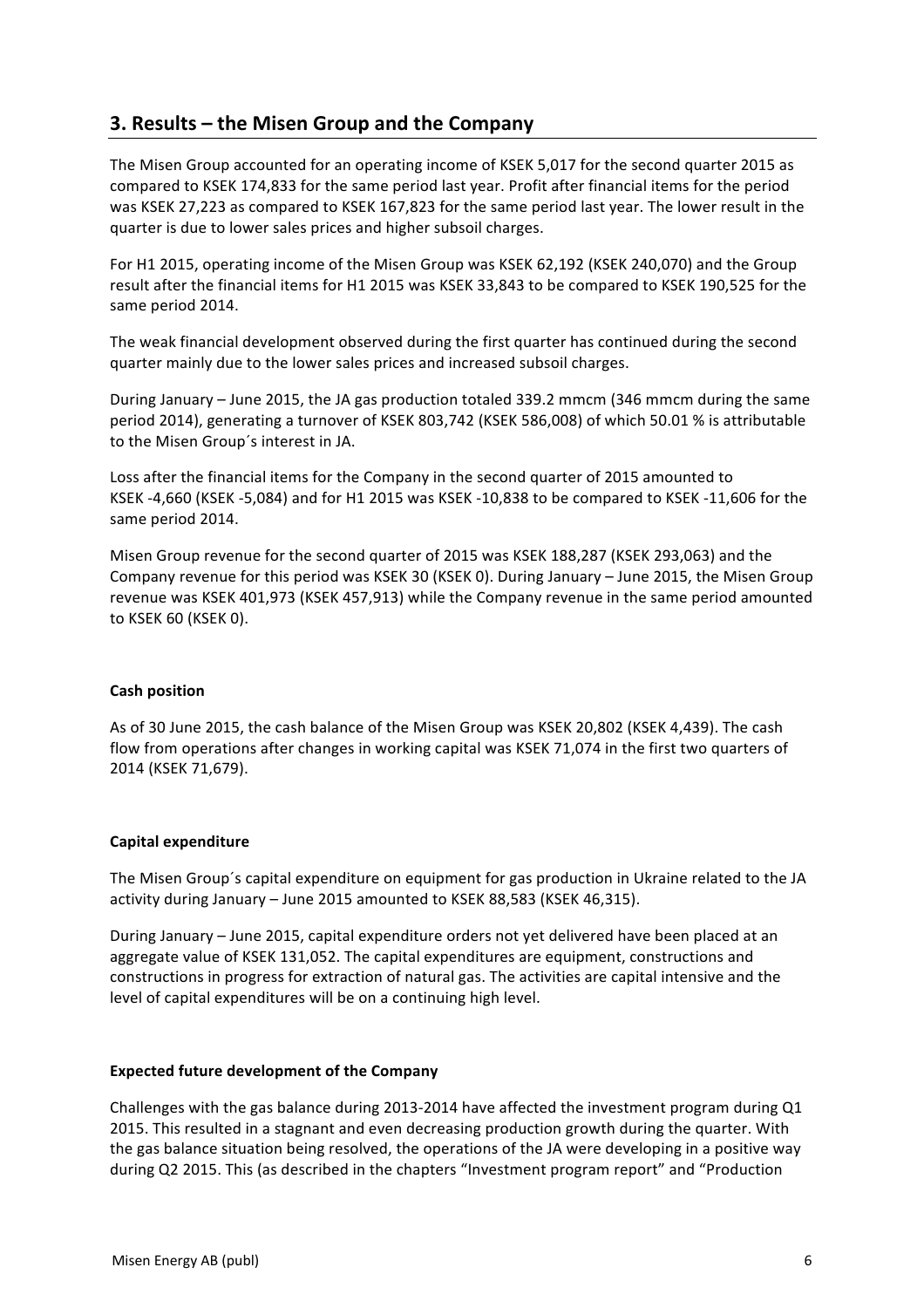report") reflected in increasing production of natural gas and introduction of the new product group category LPG.

Sales of accumulated gas in the underground storages had a positive impact on the Group's income and cash flow during the second half of 2014, providing grounds for continued investment program in H1 2015. This however, might be offset by the increase in subsoil charges to 70%, what could hamper production growth and give a negative effect to the Misen Group's results during H2 2015.

Management and the board are concerned with the situation and will report on further developments in upcoming reports.

## **Environmental impact**

The JA operations have an impact on the environment in Ukraine, which is governed by laws and conventions, which in turn control the JA's operations as regards to the environment. Oil and natural gas operations are subject to extensive regulations with respect to the environment at both international and national levels. Environmental legislation covers the control of water and air pollution, waste, licensing requirements, restrictions on operations in environmentally sensitive and coastal areas. Environmental regulations are expected to become more stringent over time, which will most likely result in increasing costs. The Misen Group meets the environmental requirements in order to maintain existing licenses or obtain new ones.

## **Accounting principles**

This report is prepared according to the International Financial Reporting Standards (IFRS), as adopted by EU. This report is prepared according to IAS 34 and The Swedish Annual Accounts Act as well as RFR 2, Accounting for legal entities. The accounting principles for the Misen Group as well as for the Company are identical to the last annual and quarterly reports.

#### **Financial assets and liabilities**

Booked value of financial assets and liabilities is equal to fair value.

## **Financial and other risks**

The Misen Group focuses on increasing the local hydrocarbons production in Ukraine by undertaking a large-scale investment program focused on development and modernization of gas production infrastructure. In this activity, the Group works with a complex set of industry-specific risks such as price trends for oil and gas, currency risk and interest rate risks, regulatory matters relating to investigations, processing and environment and uncertainty in the value of the completed exploration work and the subsequent field development. With operations being focused on production rather than exploration, the risk exposure could be considered as being moderate.

The need for funding that may arise in 2015 will be handled through extended credits and, if necessary, adjustments in the investment program.

As a result of the continuing political instability in Ukraine during January – June 2015 the rate for UAH towards SEK has decreased by 20.0%. Since the Misen Group's operations and net assets are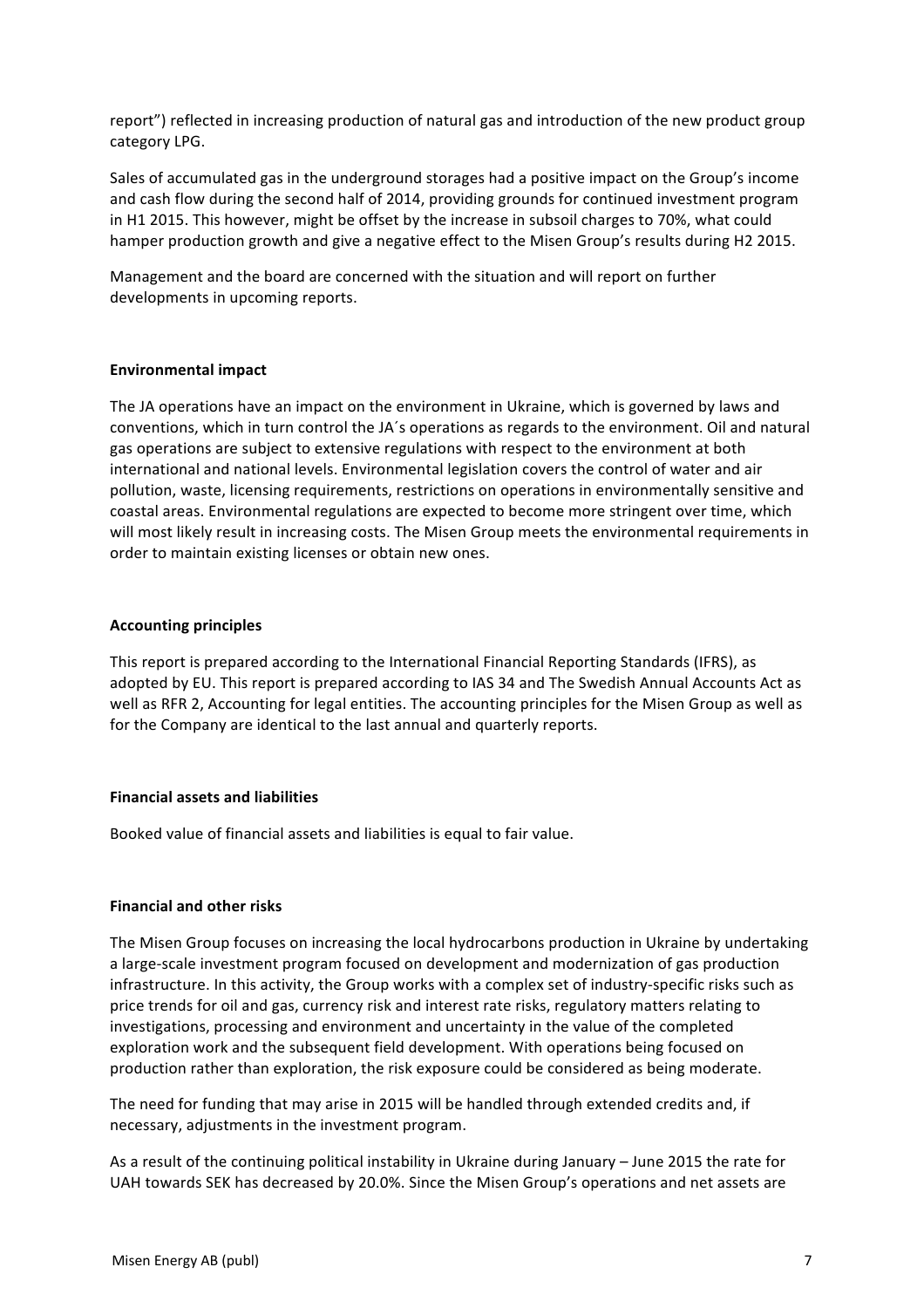almost entirely located in Ukraine this has caused a negative effect on the Group's equity, decreasing it by KSEK 140,984.

A more in-depth explanation of the different risk exposures in the Company's business is included in the annual report 2014.

## **First North**

Misen Energy AB (publ) is listed on First North, which is an alternative market place operated by Nasdaq First North Stockholm and the Company adheres to the rules and regulations for First North. The Certified Adviser of the Company is Consensus Asset Management AB.

#### **Sector information - the Misen Group**

The Misen Group operational activities are located in Ukraine. Solely administrative issues are undertaken in Sweden.

#### **Geographical area**

|                       |         | 30 June 2015 | 30 June 2014      | 31 Dec 2014 |
|-----------------------|---------|--------------|-------------------|-------------|
| (All amounts in KSEK) |         |              |                   |             |
| Net sales, external:  |         |              |                   |             |
|                       | Sweden  | $- -$        | $\qquad \qquad -$ |             |
|                       | Ukraine | 401,973      | 457,913           | 1,138,001   |
| Fixed assets:         |         |              |                   |             |
|                       | Sweden  | $- -$        | $- -$             | --          |
|                       | Ukraine | 660,105      | 704,005           | 726,232     |

#### **Transactions with related parties**

|                            | 30 June 2014 | 30 June 2014 | 31 Dec 2014 |
|----------------------------|--------------|--------------|-------------|
| (All amounts in KSEK)      |              |              |             |
| Ukrgasvydobuvannya:        |              |              |             |
| Sale                       |              | 44,749       | 34,345      |
| Purchase                   | 81,295       | 81,408       | 164,740     |
| Short-term receivables     |              | --           | 464         |
| Short-term debts           | 8,345        | 97,832       | 9,526       |
| Management and Board:      |              |              |             |
| Purchase of services       | 1 3 8 9      | 1 0 4 0      | 6 7 7 7     |
| Salaries and remunerations | 1994         | 2 5 9 0      | 3 0 8 1     |
| Short-term debts           | 1525         | 7            | 1 2 7 1     |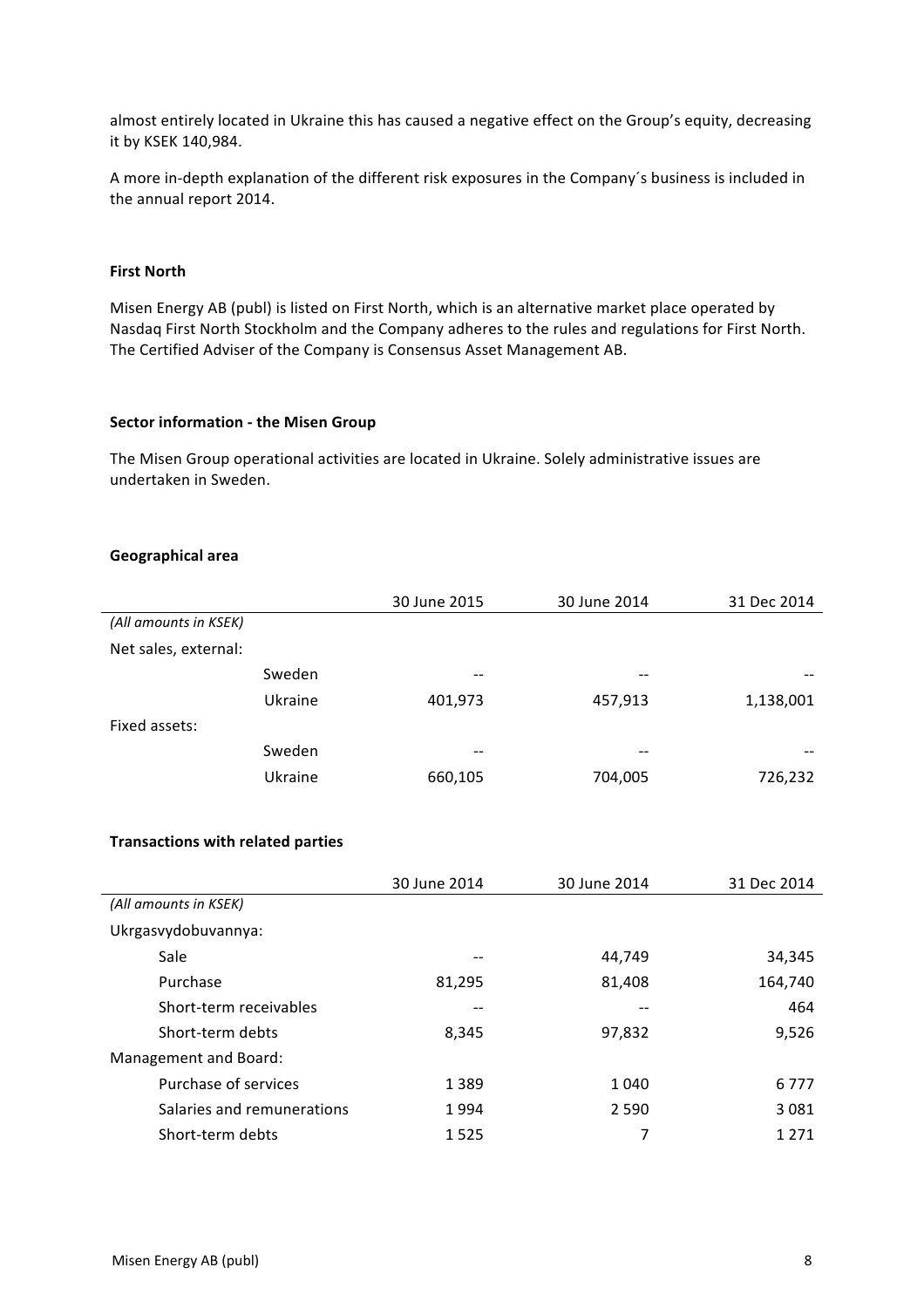#### **Publication of the Q2 2015 interim report**

This interim report for Q2 2015 is published at the Company's website www.misenenergy.se, and a printed version can be ordered at info@misenenergy.se.

#### **Future reports**

Next report, the interim report Q3 2015, will be launched on 27 November 2015.

This report has not been subject to review by the Company's auditors.

Stockholm, 27 August 2015

#### **Misen Energy AB (publ)**

The Board and Managing Director

For further information, please contact: Göran Wolff, MD

Direct line: +46 31 759 50 72 Mobile: +46 709 45 48 48 E-mail: goran@misenenergy.se info@misenenergy.se

Misen Energy AB (publ) is a Swedish upstream oil and gas company with operations in Ukraine. The company was founded in 2004 and its shares are since 12 June 2007 traded on Nasdaq First North Stockholm.

In 2011, Misen Energy AB (publ) acquired Misen Enterprises AB and its Ukrainian subsidiary, LLC Karpatygaz, including the rights to 50.01% of the revenue and profit from a gas production project in Ukraine. In consideration of this acquisition, a new share issue was carried out.

The gas producing assets have been acquired by production cooperation via a joint activity project governed by a Joint Activity Agreement between the wholly-owned direct and indirect subsidiaries of Misen Energy AB (publ), i.e. Misen Enterprises AB and LLC Karpatygaz (together 50.01%) and PJSC Ukrgasvydobuvannya (49.99%), the largest producer of natural gas in Ukraine and subsidiary of the National Joint Stock Company Naftogaz of Ukraine. The value of the assets is estimated to be substantially higher than the purchase price for Misen Enterprises AB. The purpose of the project is to significantly increase production of gas and oil by providing modern technologies via a large-scale investment program.

The registered office of Misen Energy AB (publ) is in Stockholm and the shares are traded on First North under identification ticker MISE. The Certified Adviser of the company at Nasdaq First North Stockholm is Consensus Asset Management AB.

For further information, please visit our website www.misenenergy.se.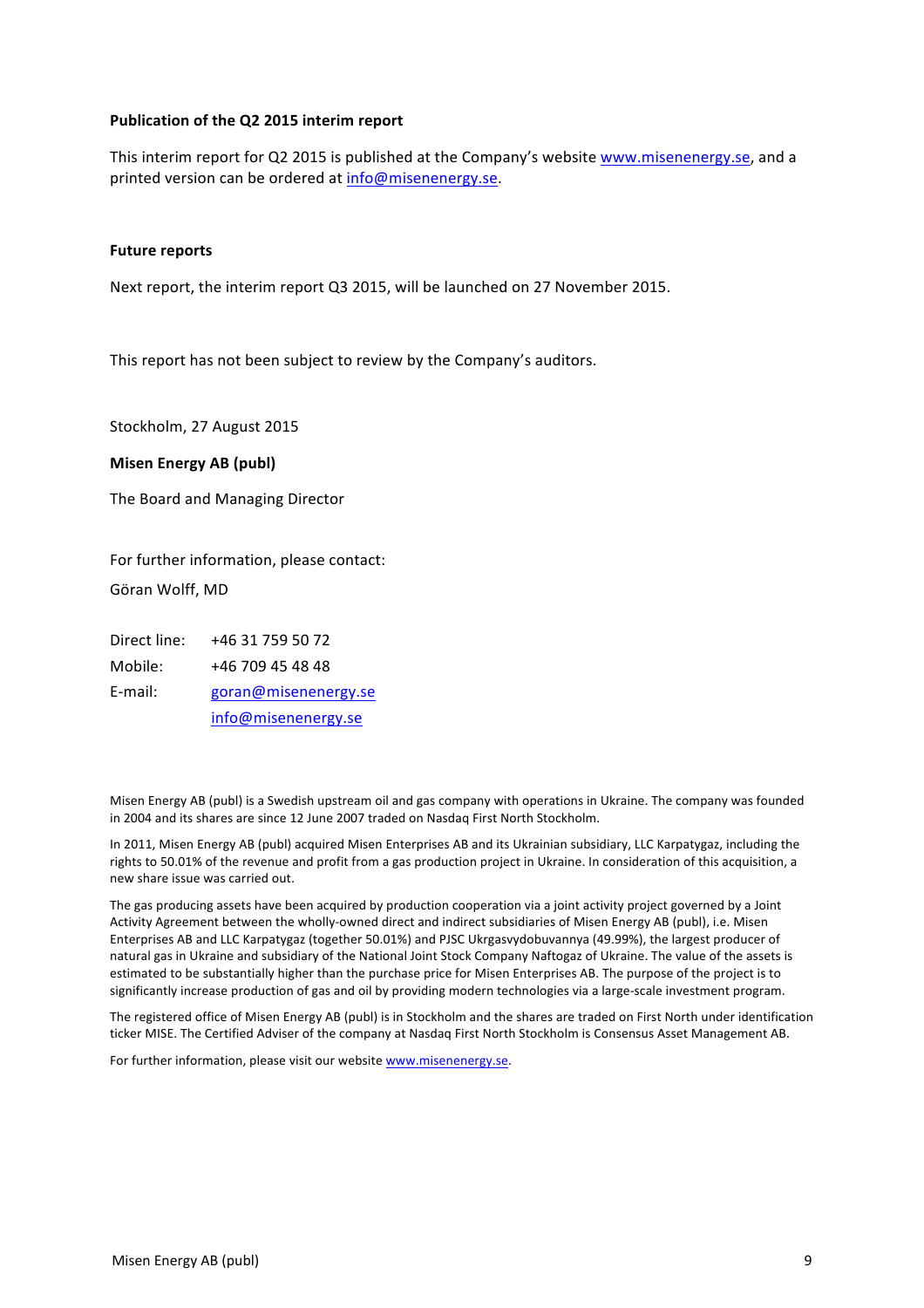#### **CONDENSED INCOME STATEMENT-THE GROUP**

|                                                                                                                     |             | 1 April - 30 June 1 April - 30 June | 1 Jan - 30 June | 1 Jan - 30 June | 1 Jan - 31 Dec |
|---------------------------------------------------------------------------------------------------------------------|-------------|-------------------------------------|-----------------|-----------------|----------------|
|                                                                                                                     | 2015        | 2014                                | 2015            | 2014            | 2014           |
| All amounts in KSEK                                                                                                 | 3 months    | 3 months                            | 6 months        | 6 months        | 12 months      |
| <b>Operating revenue</b>                                                                                            |             |                                     |                 |                 |                |
| Net sales                                                                                                           | 188,287     | 293,063                             | 401,973         | 457,913         | 1,138,001      |
| Other operating income                                                                                              | $-2,880$    | 1,772                               | 12,259          | 3,096           | 22,426         |
| Result from associated companies                                                                                    | -96         |                                     | 2,929           |                 | 2,826          |
|                                                                                                                     | 185,311     | 294,835                             | 417,161         | 461,009         | 1,163,253      |
| <b>Operating expenses</b>                                                                                           |             |                                     |                 |                 |                |
| Other external expenses                                                                                             | $-165, 114$ | $-96,393$                           | $-327,034$      | $-175,526$      | $-527,918$     |
| Personnel expenses                                                                                                  | $-3,882$    | $-2,854$                            | $-7,765$        | $-7,317$        | $-16,331$      |
| Depreciation and amortisation of tangible and intangible fixed assets                                               | $-9,601$    | $-7,146$                            | $-17,753$       | $-13,943$       | $-35,671$      |
| Other operating cost                                                                                                | $-1,697$    | $-13,609$                           | $-2,417$        | $-24,153$       | $-32,915$      |
|                                                                                                                     | $-180,294$  | $-120,002$                          | $-354,969$      | $-220,939$      | $-612,835$     |
| <b>Operating income</b>                                                                                             | 5,017       | 174,833                             | 62,192          | 240,070         | 550,418        |
| <b>Financial items</b>                                                                                              | 22,206      | $-7,010$                            | -28,349         | $-49,545$       | $-136,333$     |
| Profit/loss after financial items                                                                                   | 27,223      | 167,823                             | 33,843          | 190,525         | 414,085        |
|                                                                                                                     |             |                                     |                 |                 |                |
| Taxes for the period                                                                                                | $-7,284$    | $-33,149$                           | $-7,163$        | $-41,506$       | $-87,342$      |
| Profit/loss for the period attributable to the parent company<br>shareholders                                       | 19,939      | 134,674                             | 26,680          | 149,019         | 326,743        |
|                                                                                                                     |             |                                     |                 |                 |                |
| Statement of comprehensive income - The Group                                                                       |             |                                     |                 |                 |                |
| Net profit for the period                                                                                           | 19,939      | 134,674                             | 26,680          | 149,019         | 326,743        |
| Other comprehensive income                                                                                          |             |                                     |                 |                 |                |
| Items possible for later reclassification in income statement:                                                      |             |                                     |                 |                 |                |
| <b>Translation differences</b>                                                                                      | 35,059      | $-12,993$                           | $-140,984$      | $-170,393$      | -293,834       |
| Other comprehensive income for the period, net after taxes                                                          | 35,059      | $-12,993$                           | $-140.984$      | $-170,393$      | $-293,834$     |
| Total comprehensive income for the period                                                                           | 54,998      | 121,681                             | $-114,304$      | $-21,374$       | 32,909         |
| Net earnings per share, allocated to the share owners in the parent company<br>(in SEK per share)                   |             |                                     |                 |                 |                |
| Net earnings for the period, before and after dilution                                                              | 0.14        | 0.93                                | 0.18            | 1.03            | 2.24           |
| $\sim$ 200 $\pm$ 50 $\pm$ 60 $\pm$ 50 $\pm$ 60 $\pm$ 60 $\pm$ 50 $\pm$ 50 $\pm$ 50 $\pm$ 50 $\pm$ 50 $\pm$ 50 $\pm$ |             |                                     |                 |                 |                |

Average number of shares for the period was 145,068,222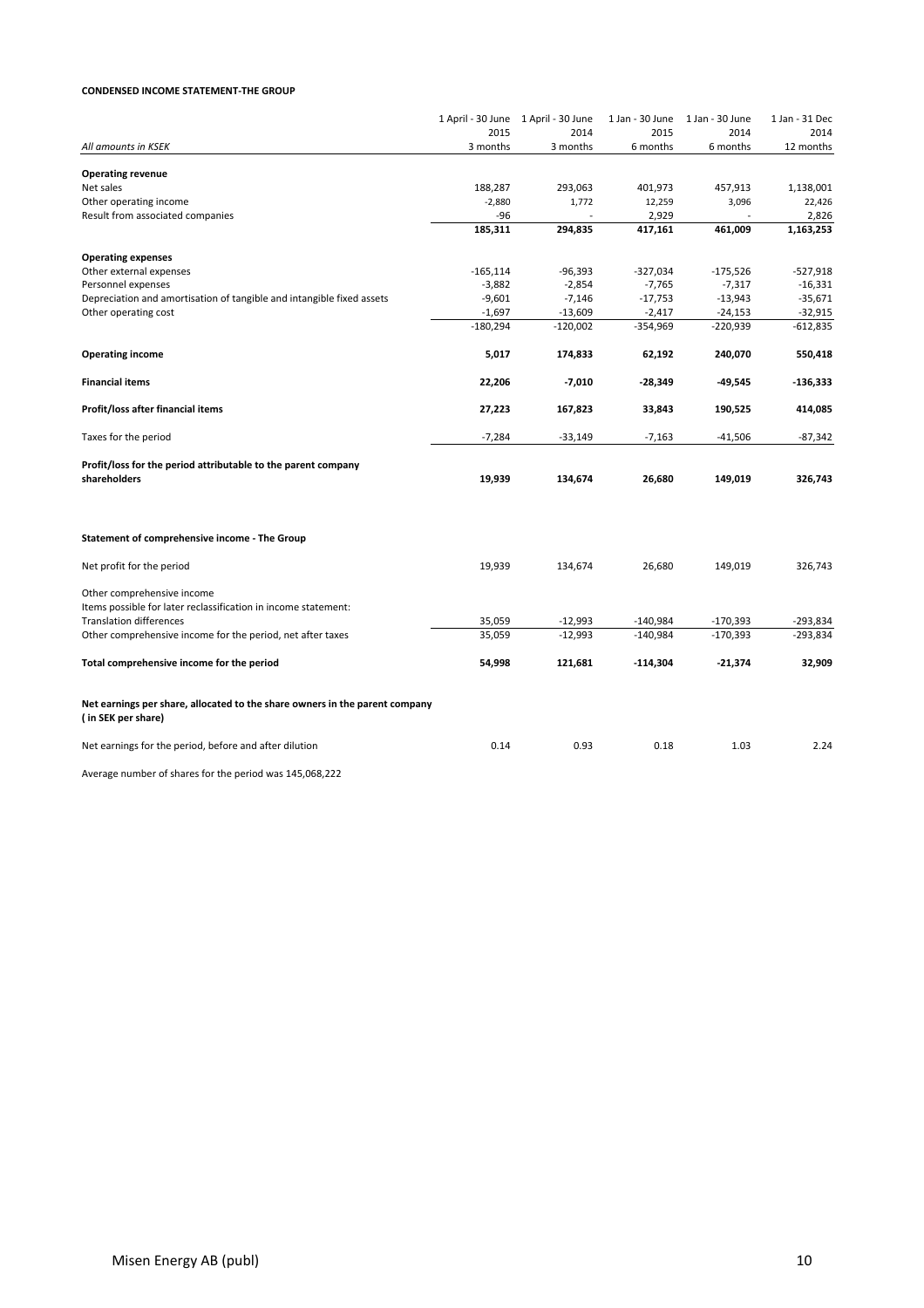## **CONDENSED BALANCE SHEET-THE GROUP**

| All amounts in KSEK                        | 30 June 2015 | 30 June 2014 | 31 Dec 201 |
|--------------------------------------------|--------------|--------------|------------|
| <b>ASSETS</b><br><b>Non-current assets</b> |              |              |            |
| Intangible fixed assets                    | 33,422       | 35,885       | 35,115     |
| Tangible fixed assets                      | 619,956      | 668,120      | 688,734    |
| Shares in associated companies             | 1,907        |              | 2,383      |
| Deferred tax receivables                   |              |              |            |
| <b>Total non-current assets</b>            | 655,285      | 704,005      | 726,232    |
| <b>Current assets</b>                      |              |              |            |
| Stock                                      | 57,446       | 92,253       | 31,025     |
| Accounts receivable                        | 102,703      | 145,843      | 100,633    |
| Other receivables                          | 18,001       | 14,952       | 36,051     |
| Prepaid expenses and accrued income        | 346          | 2,038        | 1,080      |
|                                            | 178,496      | 255,086      | 168,789    |
| Cash and bank balances                     | 20,802       | 4,439        | 80,976     |
| <b>Total current assets</b>                | 199,298      | 259,525      | 249,765    |
| <b>TOTAL ASSETS</b>                        | 854,583      | 963,530      | 975,997    |
| All amounts in KSEK                        | 30 June 2015 | 30 June 2014 | 31 Dec 201 |
| <b>EQUITY AND LIABILITIES</b>              |              |              |            |
| <b>Equity</b>                              | 457,875      | 517,896      | 572,179    |
| <b>Non-current liabilities</b>             |              |              |            |
| Long-term loans                            | 87,792       | 50,386       | 85,132     |
| Deferred tax liability                     | 1,757        | 4,308        | 4,327      |
| Other long-term liabilities                | 32,558       | 1,749        | 20,018     |
| <b>Total non-current liabilities</b>       | 122,107      | 56,443       | 109,477    |
| <b>Total non-current liabilities</b>       |              |              |            |
| Accounts payable                           | 41,107       | 81,462       | 26,204     |
| Tax debts                                  | 8,678        | 27,119       | 50,442     |
| Short-term loans                           | 93,506       | 218,249      | 126,776    |
| Other short-term debt to JA                | 34,162       | 30,874       | 42,075     |
| Other short-term debt                      | 88,461       | 24,535       | 43,845     |
| Accrued expenses and deferred income       | 8,687        | 6,952        | 4,999      |
| <b>Total current liabilities</b>           | 274,601      | 389,191      | 294,341    |
| <b>TOTAL EQUITY AND LIABILITIES</b>        | 854,583      | 963,530      | 975,997    |
| Pledged assets                             | 554,527      | 369,487      | 519,735    |
| <b>Contingent liabilities</b>              | 1,242,408    | 1,884,362    | 1,643,324  |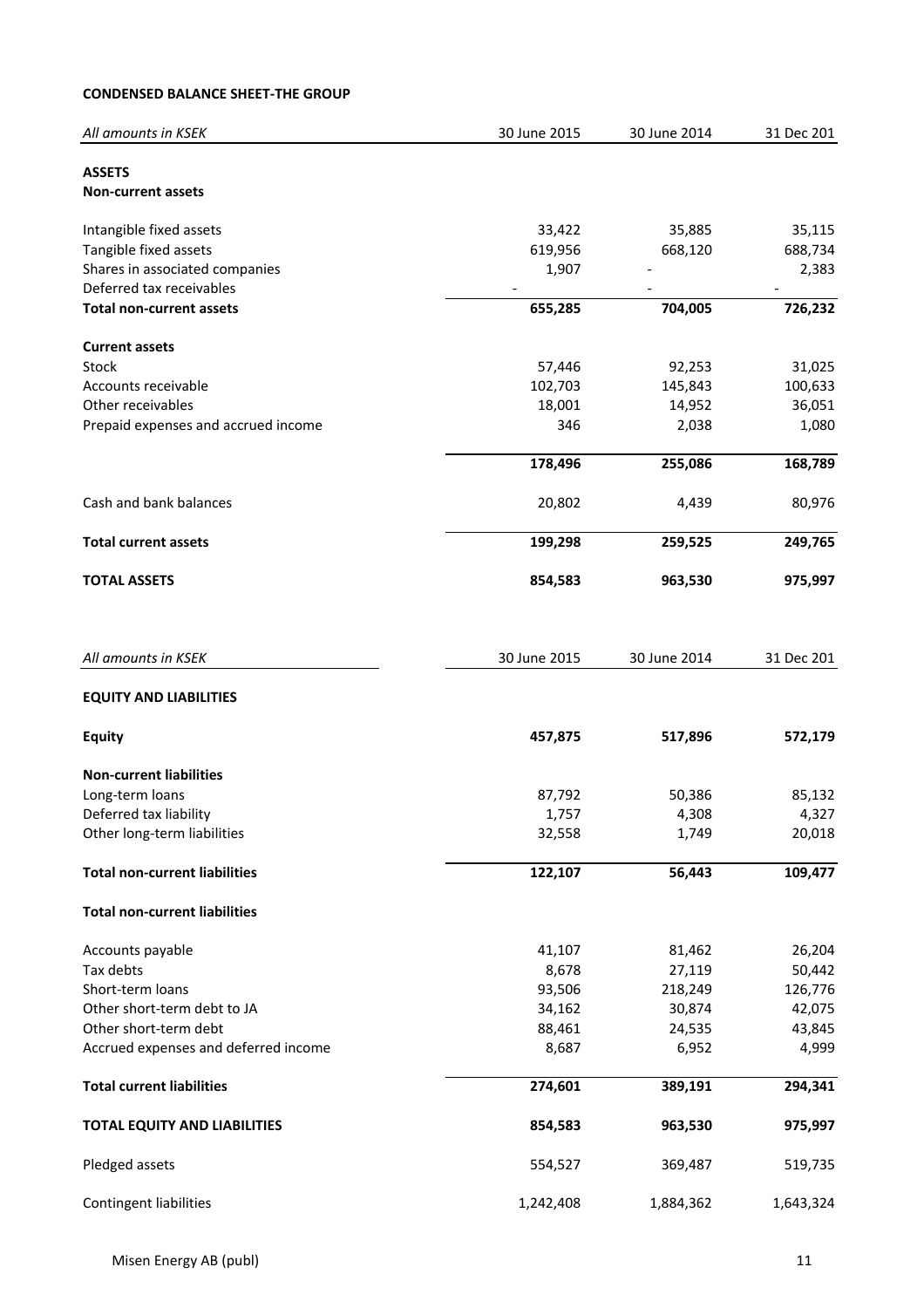#### **CONDENSED STATEMENT OF CHANGES IN EQUITY - THE GROUP**

|                                         |               |                       |                       | Retained |                     |
|-----------------------------------------|---------------|-----------------------|-----------------------|----------|---------------------|
| All amounts in KSEK                     | Share capital | Other paid in capital | <b>Other reserves</b> | earnings | <b>Total equity</b> |
| Equity brought forward 201-01-01        | 290,136       | $-274,435$            | $-36,782$             | 560,351  | 539,270             |
| Net profit                              |               |                       |                       |          |                     |
| Net profit of the period Jan-June       |               |                       |                       | 149,019  | 149,019             |
| Other comprehensive income              |               |                       |                       |          |                     |
| <b>Translation difference</b>           |               |                       | $-170,393$            |          | $-170,393$          |
| <b>Total comprehensive income</b>       | 290,136       | $-274,435$            | $-207,175$            | 709,370  | 517,896             |
| Equity brought forward 2014-06-30       | 290,136       | $-274,435$            | $-207,175$            | 709,370  | 517,896             |
| Equity brought forward 2014-07-01       | 290,136       | $-274,435$            | $-207,175$            | 709,370  | 517,896             |
| Net profit                              |               |                       |                       |          |                     |
| Net profit of the period July-Dec 2014  |               |                       |                       | 177,724  | 177,724             |
| Other comprehensive income              |               |                       |                       |          |                     |
| <b>Translation difference</b>           |               |                       | $-123,441$            |          | $-123,441$          |
| <b>Total comprehensive income</b>       | 0             | $\Omega$              | $-123,441$            | 177,724  | 54,283              |
| Equity brought forward 2014-12-31       | 290,136       | $-274,435$            | $-330,616$            | 887,094  | 572,179             |
| Equity brought forward 2015-01-01       | 290,136       | $-274,435$            | $-330,616$            | 887,094  | 572,179             |
| Net profit                              |               |                       |                       |          |                     |
| Net profit of the period Jan- June 2015 |               |                       |                       | 26,680   | 26,680              |
| Other comprehensive income              |               |                       |                       |          |                     |
| <b>Translation difference</b>           |               |                       | $-140,984$            |          | $-140,984$          |
| Total comprehensive income              | 0             | 0                     | $-140,984$            | 26,680   | $-114,304$          |
| Equity brought forward 2015-06-30       | 290,136       | $-274,435$            | $-471,600$            | 913,774  | 457,875             |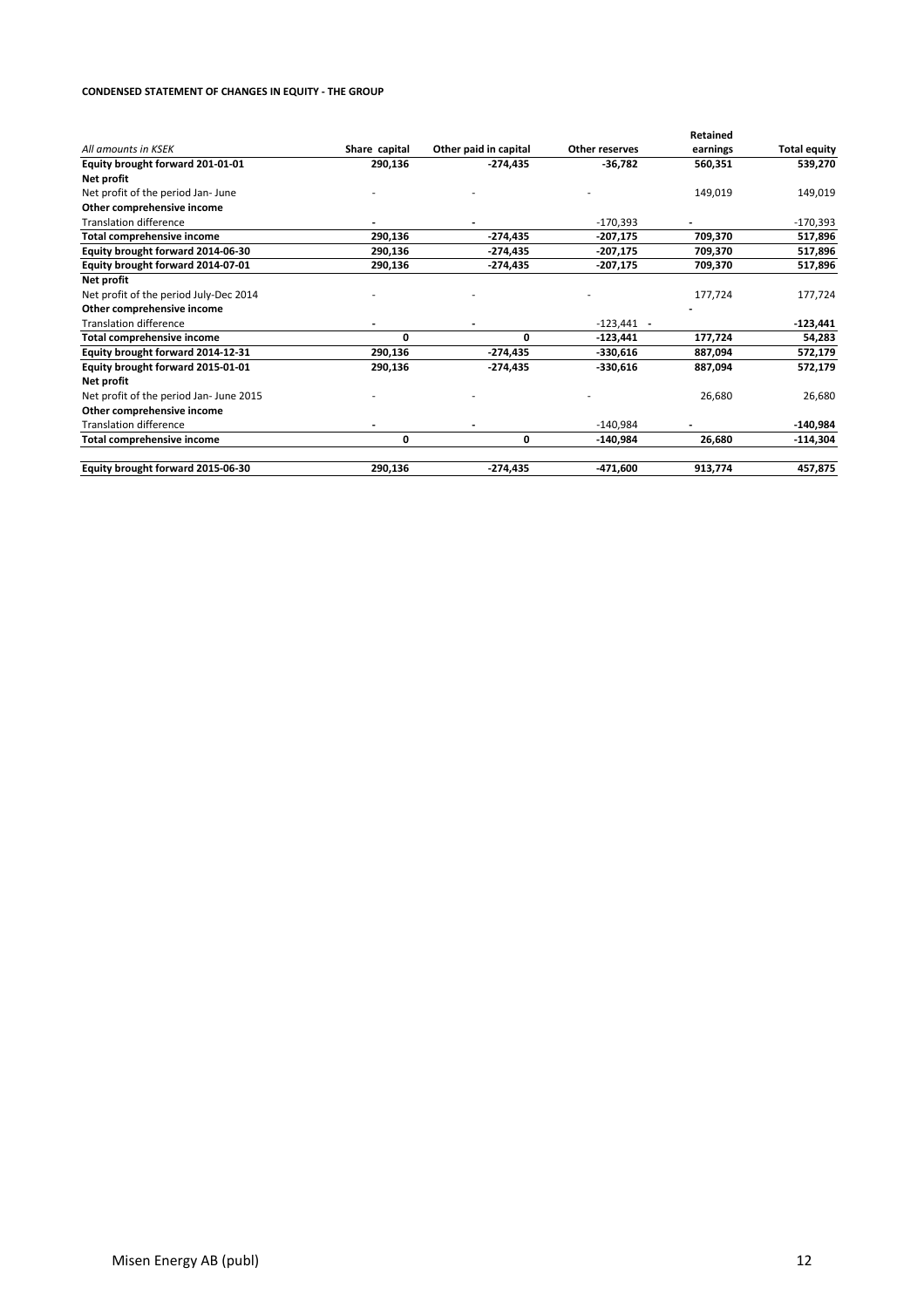## **CONDENSED STATEMENT OF CASH FLOWS - THE GROUP**

|                                                                 | 1 Jan-30 June       | 1 Jan-30 June | 1 Jan-31 Dec  |
|-----------------------------------------------------------------|---------------------|---------------|---------------|
|                                                                 | 2015                | 2014          | 2014          |
| All amounts in KSEK                                             | 6 months            | 6 months      | 12 months     |
| Operating activities                                            |                     |               |               |
| Operating income                                                | 62,192              | 240,070       | 550,418       |
| Adjustment for non-cash items                                   | 34,829              | 13,841        | 51,641        |
| Interest received                                               | 7,709               | 26            | 2,654         |
| Interest paid                                                   | $-10,612$           | $-1,799$      | $-21,857$     |
| Income tax                                                      | $-23,630$           | $-9,406$      | $-24,585$     |
| Cash flow from operating activities                             |                     |               |               |
| before working capital changes                                  | 70,488              | 242,732       | 558,271       |
| Decrease(+)/increase in stocks                                  | $-33,504$           | 18,157        | 61,805        |
| Decrease(+)/increase in receivables                             | $-22,327$           | $-198,120$    | $-156,267$    |
| Decrease(-)/increase in short-term debts                        | 56,397              | 8,910         | $-71,503$     |
| Cash-flow from operating activities                             | 71,054              | 71,679        | 392,306       |
| Investing activities                                            |                     |               |               |
| Acquisition of tangible and intangible assets*                  | $-88,583$           | $-46,315$     | $-213,071$    |
| Sale of tangible and intangible assets                          | 1,616               | 1,797         | 2,677         |
| Cash flow from investing activities                             | $-86,967$           | $-44,518$     | $-210,394$    |
| Financing activities                                            |                     |               |               |
| Change in long-term debt (increase+)                            | $-30,815$           | $-23,494$     | $-88,045$     |
| Cash flow from financing activities                             | $-30,815$           | $-23,494$     | $-88,045$     |
|                                                                 |                     |               |               |
| Cash flow for the period<br>Cash at the beginning of the period | $-46,728$<br>80,976 | 3,667<br>949  | 93,867<br>949 |
| Exchange rate difference in cash                                | $-13,446$           | $-177$        | $-13,840$     |
| Cash at the end of the period                                   | 20,802              | 4,439         | 80,976        |

\*During 2015 has no nettinvestments through financial leasing agreements been made. For the whole year 2014 no investments through financial leasing was made.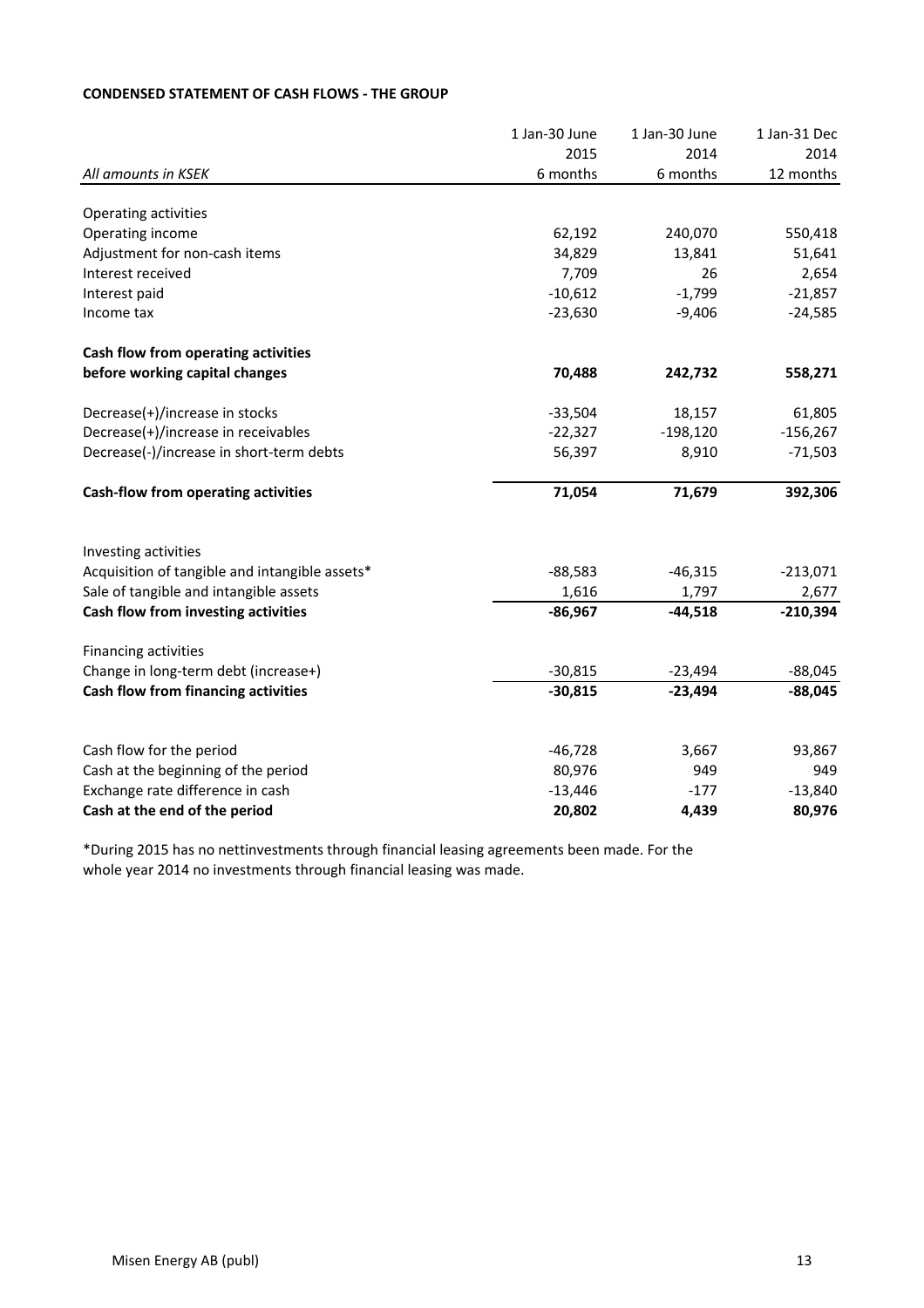#### **CONDENSED INCOME STATEMENT - PARENT COMPANY**

| (Misen Energy AB (publ))                                   |                          |                  |               |               |                          |
|------------------------------------------------------------|--------------------------|------------------|---------------|---------------|--------------------------|
|                                                            | 1 April -30 June         | 1 April -30 June | 1 Jan-30 June | 1 Jan-30 June | 1 Jan-31 Dec             |
|                                                            | 2015                     | 2014             | 2015          | 2014          | 2014                     |
| All amounts in KSEK                                        | 3 months                 | 3 months         | 6 months      | 6 months      | 12 months                |
| <b>Operating revenue</b>                                   |                          |                  |               |               |                          |
| Net sales                                                  | 30                       |                  | 60            |               | 120                      |
|                                                            | 30                       | 0                | 60            | 0             | 120                      |
| <b>Operating expenses</b>                                  |                          |                  |               |               |                          |
| Other external expenses                                    | $-2,343$                 | $-3,384$         | $-4,219$      | $-7,610$      | $-14,864$                |
| Personnel expenses                                         | $-1,612$                 | $-1,041$         | $-3,230$      | $-2,744$      | $-5,083$                 |
|                                                            | $-3,955$                 | $-4,425$         | $-7,449$      | $-10,354$     | $-19,947$                |
| <b>Operating income</b>                                    | $-3,925$                 | $-4,425$         | $-7,389$      | $-10,354$     | $-19,827$                |
| Interest income                                            | 666                      | 0                | 666           | $\mathbf 0$   | 1                        |
| Interest expense                                           | $-1,401$                 | $-659$           | $-4,115$      | $-1,252$      | $-6,566$                 |
|                                                            | $-735$                   | $-659$           | $-3,449$      | $-1,252$      | $-6,565$                 |
| Profit/loss after financial items                          | $-4,660$                 | $-5,084$         | $-10,838$     | $-11,606$     | $-26,392$                |
| Taxes for the period                                       | $\overline{\phantom{a}}$ |                  |               |               | $\overline{\phantom{0}}$ |
| Net profit/loss                                            | $-4,660$                 | $-5,084$         | $-10,838$     | $-11,606$     | $-26,392$                |
| Statement of comprehensive income - Parent company         |                          |                  |               |               |                          |
| Net loss for the period                                    | $-4,660$                 | $-5,084$         | $-10,838$     | $-11,606$     | $-26,392$                |
| Other comprehensive income                                 |                          |                  |               |               |                          |
| Other comprehensive income for the period, net after taxes |                          |                  |               |               |                          |
| Total comprehensive income for the period                  | $-4,660$                 | $-5,084$         | $-10,838$     | $-11,606$     | $-26,392$                |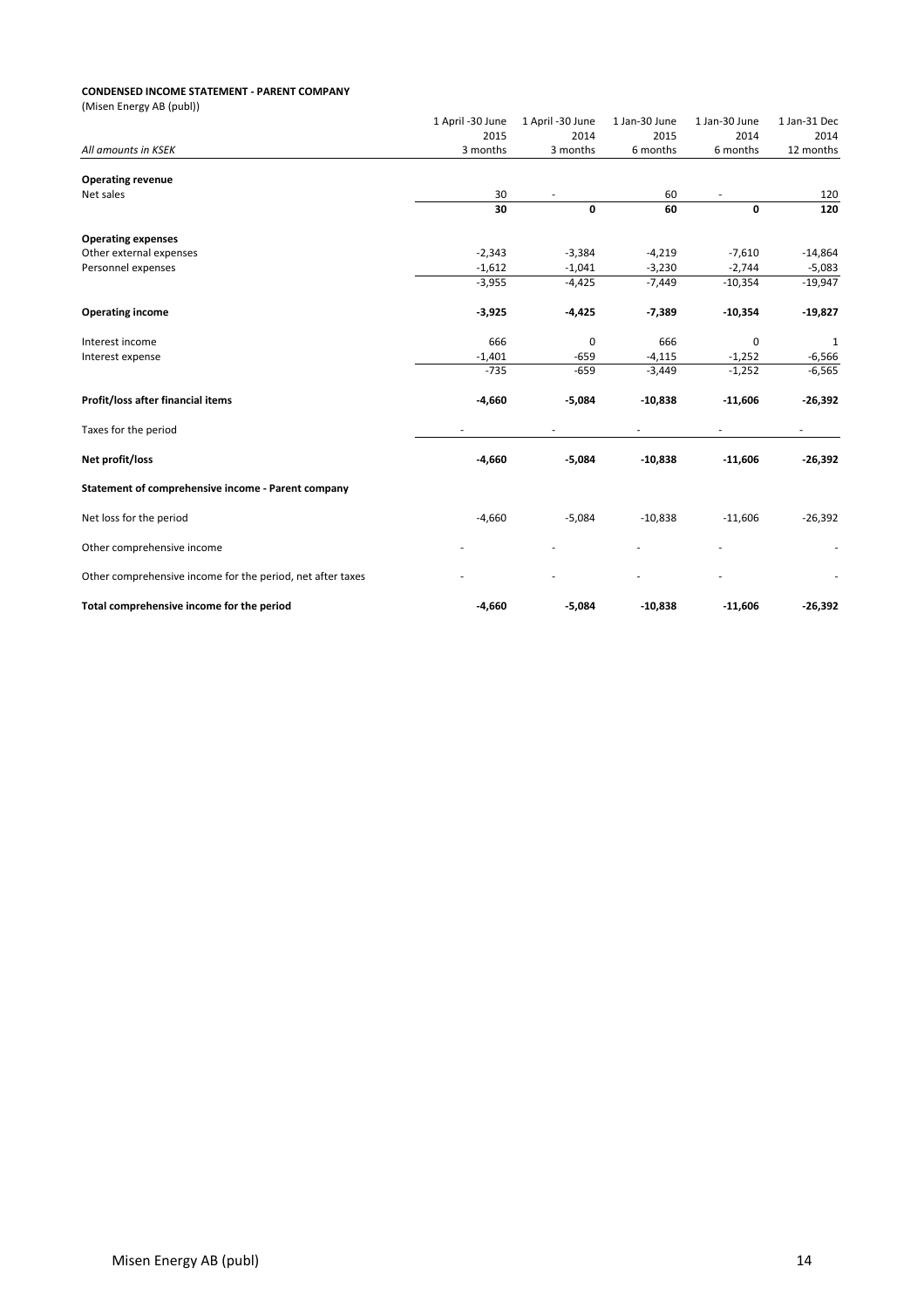#### **CONDENSED BALANCE SHEET - PARENT COMPANY**

(Misen Energy AB (publ))

| All amounts in KSEK                             | 30 June 2015         | 30 June 2014         | 31 Dec 2014        |
|-------------------------------------------------|----------------------|----------------------|--------------------|
| <b>ASSETS</b>                                   |                      |                      |                    |
| <b>Non-current assets</b>                       |                      |                      |                    |
| <b>Financial fixed assets</b>                   |                      |                      |                    |
| Shares in subsidiaries                          | 1,028,069            | 1,001,799            | 1,018,323          |
| <b>Total financial fixed assets</b>             | 1,028,069            | 1,001,799            | 1,018,323          |
| <b>Total fixed assets</b>                       | 1,028,069            | 1,001,799            | 1,018,323          |
| <b>Total non-current assets</b>                 | 1,028,069            | 1,001,799            | 1,018,323          |
| <b>Current receivables</b>                      |                      |                      |                    |
| Other receivables                               | 111                  | 512                  | 190                |
| Short-term receiveables subsidiaries            | 3,495                | 4,818                | 3,280              |
| Prepaid expenses and accrued income             | 256                  | 192                  | 331                |
|                                                 | 3,862                | 5,522                | 3,801              |
| <b>Cash and bank balances</b>                   | 1,070                | 683                  | 358                |
| <b>Total current assets</b>                     | 4,932                | 6,205                | 4,159              |
| <b>TOTAL ASSETS</b>                             | 1,033,001            | 1,008,004            | 1,022,482          |
| (Misen Energy AB (publ))<br>All amounts in KSEK | 30 June 2015         | 30 June 2014         | 31 Dec 2014        |
| <b>Equity</b>                                   |                      |                      |                    |
| <b>Restricted equity</b>                        |                      |                      |                    |
| Share capital                                   | 290,136              | 290,136              | 290,136            |
| Statutory reserves                              | 345                  | 345                  | 345                |
|                                                 | 290,481              | 290,481              | 290,481            |
| Non-restricted equity                           |                      |                      |                    |
| Profit/Loss brought forward                     | 646,509              | 672,900              | 672,901            |
| Profit/loss for the year                        | $-10,838$<br>635,671 | $-11,606$<br>661,294 | -26,392<br>646,509 |
|                                                 |                      |                      |                    |
| <b>Total equity</b>                             | 926,152              | 951,775              | 936,990            |
| <b>Non-current liabilities</b>                  |                      |                      |                    |
| Long-term loan                                  | 87,382               | 50,386               | 72,587             |
| Other long-term debts to group companies        | 92                   | 92                   | 92                 |
| <b>Total non-current liabilities</b>            | 87,474               | 50,478               | 72,679             |
| <b>Total non-current liabilities</b>            |                      |                      |                    |
| Accounts payable                                | 3,233                | 1,255                | 1,671              |
| Other short-term liabilities                    | 355                  | 509                  | 257                |
| Other short-term liabilities group              | 9,013                | 0                    | 7,238              |
| Accrued expenses and deferred income            | 6,774                | 3,987                | 3,647              |
| <b>Total current liabilities</b>                | 19,375               | 5,751                | 12,813             |
| TOTAL EQUITY AND LIABILITIES                    | 1,033,001            | 1,008,004            | 1,022,482          |
| <b>Pledged assets</b>                           | 514,113              | 152                  | 254,709            |
| <b>Contingent liabilities</b>                   | 39                   | 39                   | 39                 |

Misen Energy AB (publ) 15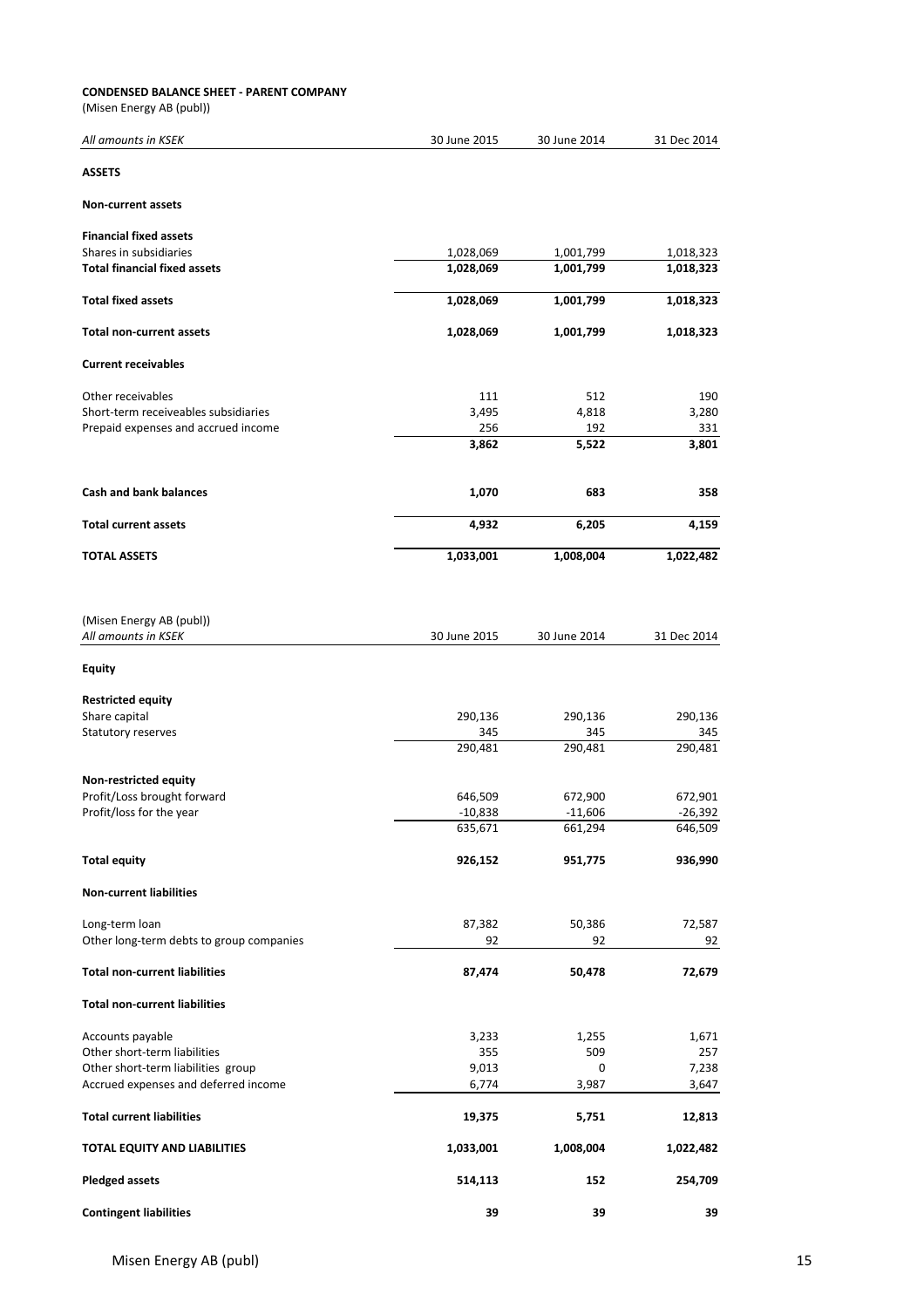## **CONDENSED STATEMENT OF CHANGES IN EQUITY - PARENT COMPANY**

(Misen Energy AB (publ))

|                                           |              |                  | <b>Share</b> |                 |                     |
|-------------------------------------------|--------------|------------------|--------------|-----------------|---------------------|
|                                           | <b>Share</b> | <b>Statutory</b> | Premium      | <b>Retained</b> |                     |
| All amounts in KSEK                       | capital      | reserves         | reserve      | earnings        | <b>Total equity</b> |
| Equity brought forward 2014-01-01         | 290,136      | 345              | 714,285      | -41,383         | 963,383             |
| Net profit                                |              |                  |              |                 |                     |
| Net profit of the period Jan-June 2014    |              |                  |              | $-11,606$       | $-11,606$           |
| Other comprehensive income                |              |                  |              |                 |                     |
| <b>Translation difference</b>             |              |                  |              |                 |                     |
| Total comprehensive income                | 0            | 0                | 0            | $-11,606$       | $-11,606$           |
| Equity brought forward 2014-06-30         | 290,136      | 345              | 714,285      | $-52,989$       | 951,777             |
| Equity brought forward 2013-07-01         | 290,136      | 345              | 714,285      | -52,989         | 951,777             |
| Net profit                                |              |                  |              |                 |                     |
| Net profit for the period July - Dec 2014 |              |                  |              | $-14,786$       | $-14,786$           |
| Other comprehensive income                |              |                  |              |                 |                     |
| <b>Translation difference</b>             |              |                  |              |                 |                     |
| <b>Total comprehensive income</b>         | 0            | $\mathbf{0}$     | 0            | $-14,786$       | $-14,786$           |
| Equity brought forward 2014-12-31         | 290,136      | 345              | 714,285      | -67,775         | 936,990             |
| Equity brought forward 2015-01-01         | 290,136      | 345              | 714,285      | $-67,774$       | 936,990             |
| Net profit                                |              |                  |              |                 |                     |
| Net profit of the period Jan-June 2015    |              |                  |              | $-10,838$       | $-10,838$           |
| Other comprehensive income                |              |                  |              |                 |                     |
| <b>Translation difference</b>             |              |                  |              |                 |                     |
| <b>Total comprehensive income</b>         | $\mathbf{0}$ | $\mathbf{0}$     | 0            | $-10,838$       | $-10,838$           |
| Equity brought forward 2015-06-30         | 290,136      | 345              | 714,285      | $-78,612$       | 926,152             |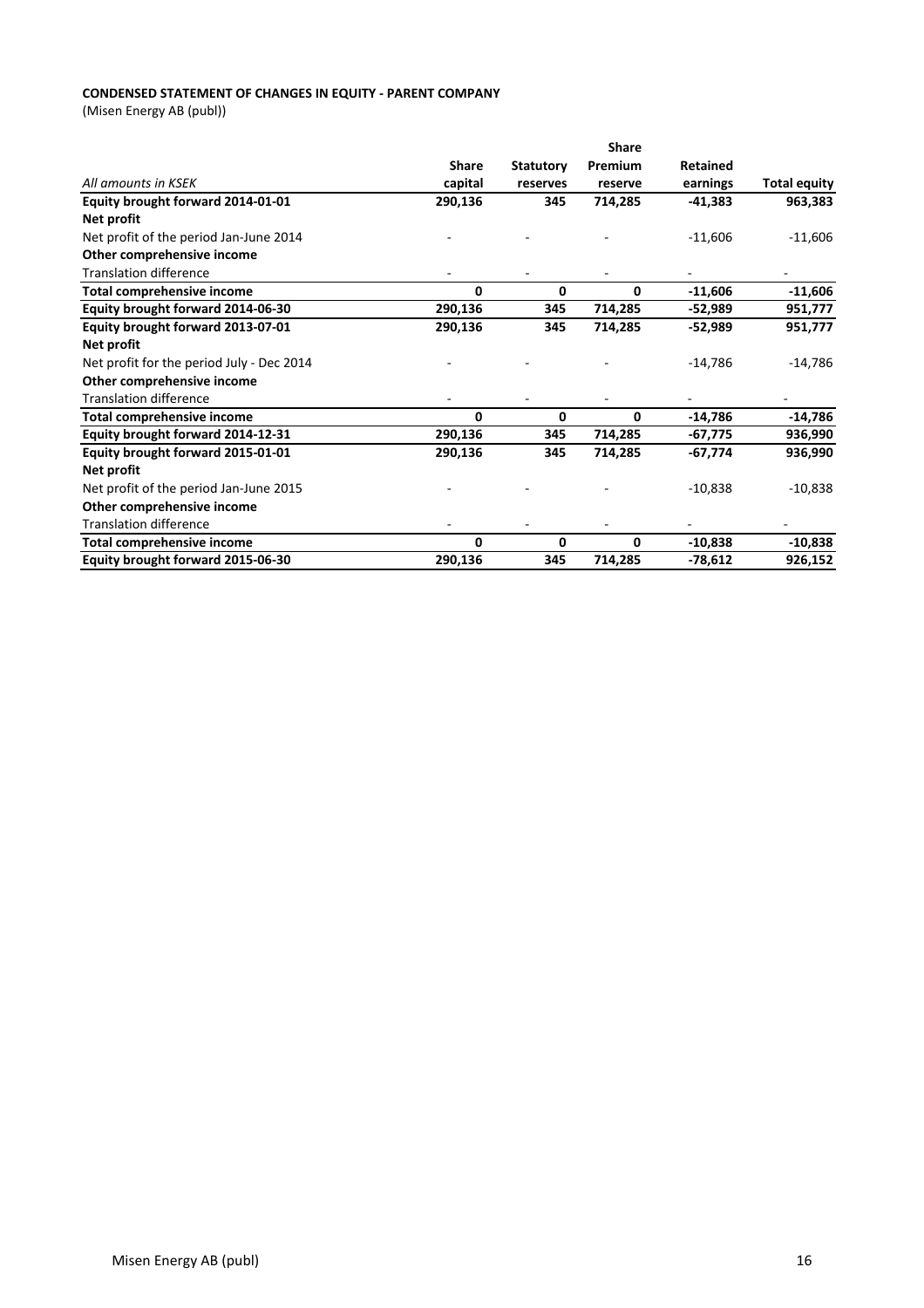## **CONDENSED STATEMENT OF CASH FLOWS - PARENT COMPANY**

(Misen Energy AB (publ))

|                                             | 1 Jan-30 June | 1 Jan-30 June | 1 Jan-31 Dec |
|---------------------------------------------|---------------|---------------|--------------|
|                                             | 2015          | 2014          | 2014         |
| All amounts in KSEK                         | 6 months      | 6 months      | 12 months    |
|                                             |               |               |              |
| Operating activities                        |               |               |              |
| Operating income                            | $-7,389$      | $-10,354$     | $-19,827$    |
| Adjustment for non-cash items               |               |               |              |
| Interest received                           |               |               |              |
| Interest paid                               |               |               |              |
| Cash flow from operating activities         |               |               |              |
| before working capital changes              | $-7,389$      | $-10,354$     | $-19,827$    |
| Cash flow from working capital changes      |               |               |              |
| Decrease(+)/increase in receivables         | $-61$         | 253           | 1,974        |
| Decrease(-)/increase in accounts payable    | 1,562         | $-2,313$      | $-1,897$     |
| Decrease(-)/increase(+) in short term debts | 884           | $-265$        | $-277$       |
| Cash flow from operating activities         | $-5,004$      | $-12,679$     | $-20,027$    |
| Investment activities                       |               |               |              |
| Payment of shareholders contribution        | $-9,746$      |               | $-8,572$     |
| Cash flow from investing activities         | $-9,746$      | $\mathbf 0$   | $-8,572$     |
| Financing activities                        |               |               |              |
| Increase in long-term debt                  | 15,461        | 12,883        | 28,479       |
| Cash flow from financing activities         | 15,461        | 12,883        | 28,479       |
| Cash flow for the period                    | 711           | 204           | $-120$       |
| Cash at the beginning of the period         | 359           | 479           | 479          |
| Cash at the end of the period               | 1,070         | 683           | 359          |